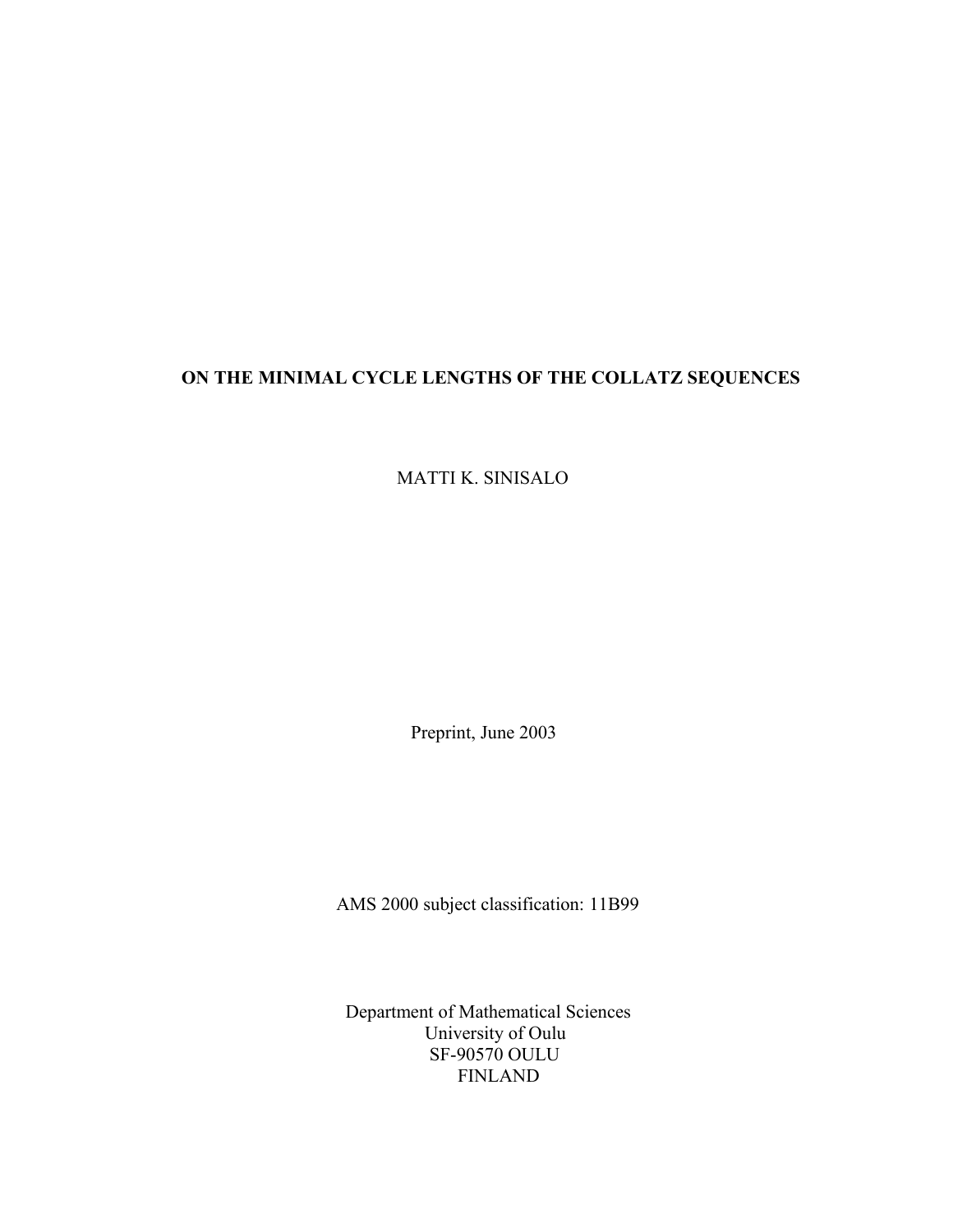## **ON THE MINIMAL CYCLE LENGTHS OF THE COLLATZ SEQUENCES**

## Matti K. Sinisalo

#### **1§. Introduction**

Let *x* be an integer. Let the function  $C(x)$  be equal to  $3x+1$  if *x* is odd and equal to  $x/2$  if *x* is even. Iterating this function from the initial value *1* we get a trivial cycle *{1,4,2}*. The *3x+1* conjecture asserts that starting from any positive integer  $a<sub>l</sub>$  the repeated iteration of  $C(x)$ eventually produces the integer *1*, after which the iterates will alternate between the integers of the trivial cycle. This assertion posed by L. Collatz in 1937 has turned out to be very hard to prove. It has been widely studied in different places all over the world. Besides the Collatz problem, it has been called by many other names, like *3x+1* mapping, Hasse's algorithm, Kakutani's problem, Syracuse algorithm or problem, Thwaites conjecture, and Ulam's problem. In spite of massive try and effort, the Collatz conjecture is still unproven.

Number  $a_1$  is said to *converge* if  $C^h(a_1) = 1$  for some positive integer *h*. In order to prove that all positive initial values  $a_l$  up to some number  $R$  converge, it is sufficient to check that for all  $2 < a_1 \le R$  there exist some integer *h* such that  $C^h(a_1) < a_1$ . If Collatz conjecture is not true for some integer  $a<sub>l</sub>$  we have two possibilities: Either 1) the sequence starting from  $a<sub>l</sub>$  turns to infinity or 2) the sequence enters to cycle other than the trivial one *{1, 2, 4}*.

Until now all numbers up to 204  $*$  2<sup>50</sup> ( $\approx$  2.29  $*$  10<sup>17</sup>) have been checked for convergence. All numbers up to this bound have been verified to converge **[7]**. In this paper we are going to study possible nontrivial cycles in Collatz sequences. If there exists a nontrivial cycle we know that every integer belonging to this cycle must be larger than the bound referred to above.

Lagarias showed in 1985 that there are no nontrivial cycles with length less than *275,000*.

It should be noted that Lagarias used  $(3x+1)/2$  operation instead of  $3x+1$  operation. This gives shorter cycle lengths. We will return to this later.

Our aim in this paper is to show that there are no nontrivial cycles with length less than *1,000,000,000*. We also show that only certain discrete values are possible for the cycle lengths of the Collatz sequence.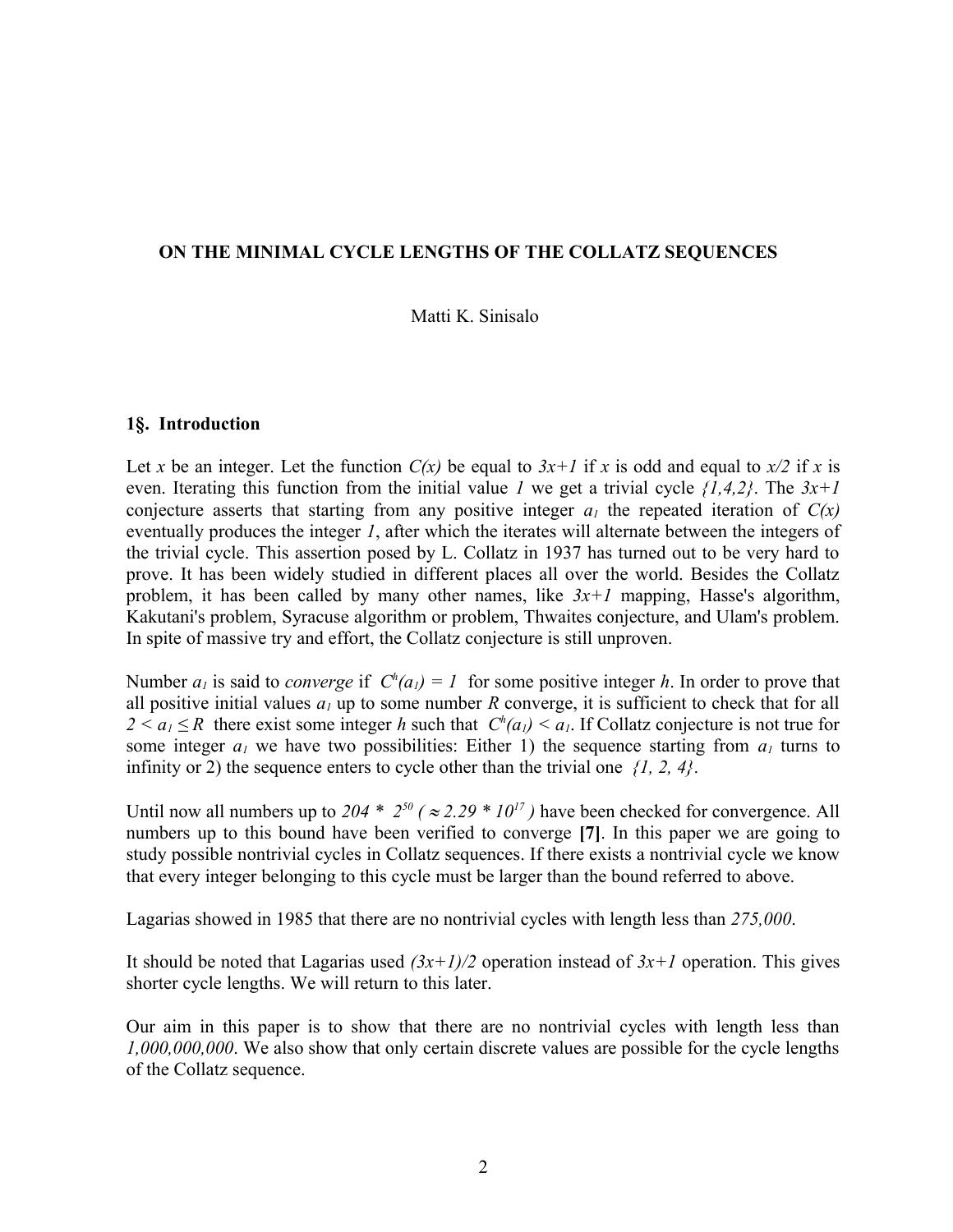## **2§. Basic inequalities**

**LEMMA 1:** *Let us suppose that there exists an untrivial cycle of length m in some Collatz sequence with positive initial value. Let k be the number of 3x+1 operations and n the number of x/2 operations in the cycle. Hence k+n=m. Suppose that the smallest number in the sequence is greater than some (with a computer reachable bound) number R. Then* ln*(3)/*ln*(2) < n/k ≤* ln*(3+1/R)/*ln*(2).* 

**PROOF:** Let  $c_1, c_2,...,c_m$  be the rational integer numbers of the cycle i.e.  $c_{i+1} = C(c_i)$  for all  $i=1,2,...,m-1$  and  $c_1 = C(c_m)$ . Without restricting the generality we can assume  $c_1$  to be the smallest one of them.

Let  $r_1, r_2,..., r_k$  be the ratios of succeeding integers in sequence when  $3x+1$  operation has been used. Now  $r_1 r_2... r_k = 2^n$ .

On the other hand  $3 < r_i \le (3c_1 + 1)/c_1 = 3 + 1/c_1$  for all  $i = 1,...,k$ .

Hence  $3^k < 2^n = r_1 r_2 ... r_k \le (3 + 1/c_1)^k$ , and therefore  $k \ln(3) < n \ln(2) \le k \ln(3 + 1/c_1)$ .

Consequently

$$
\frac{\ln(3)}{\ln(2)} < \frac{n}{k} \le \frac{\ln(3 + \frac{1}{c_1})}{\ln(2)} \, .
$$

If  $R \leq c_I$  we have

$$
\frac{\ln(3)}{\ln(2)} < \frac{n}{k} \le \frac{\ln(3 + \frac{1}{R})}{\ln(2)} \quad \Box
$$

Our problem now is to find the rational number *n/k* such that these inequalities are satisfied and *n+k* is as small as possible.

We will show that this follows if the denominator *k* is the least possible. For this we need some results concerning rational approximations.

#### **3§. Results concerning Farey sequences and rational approximations**

By the Farey sequence  $F_m$  of order  $m$  we mean the positive fractional numbers, whose denominators do not exceed *m*, arranged in ascending order of magnitude.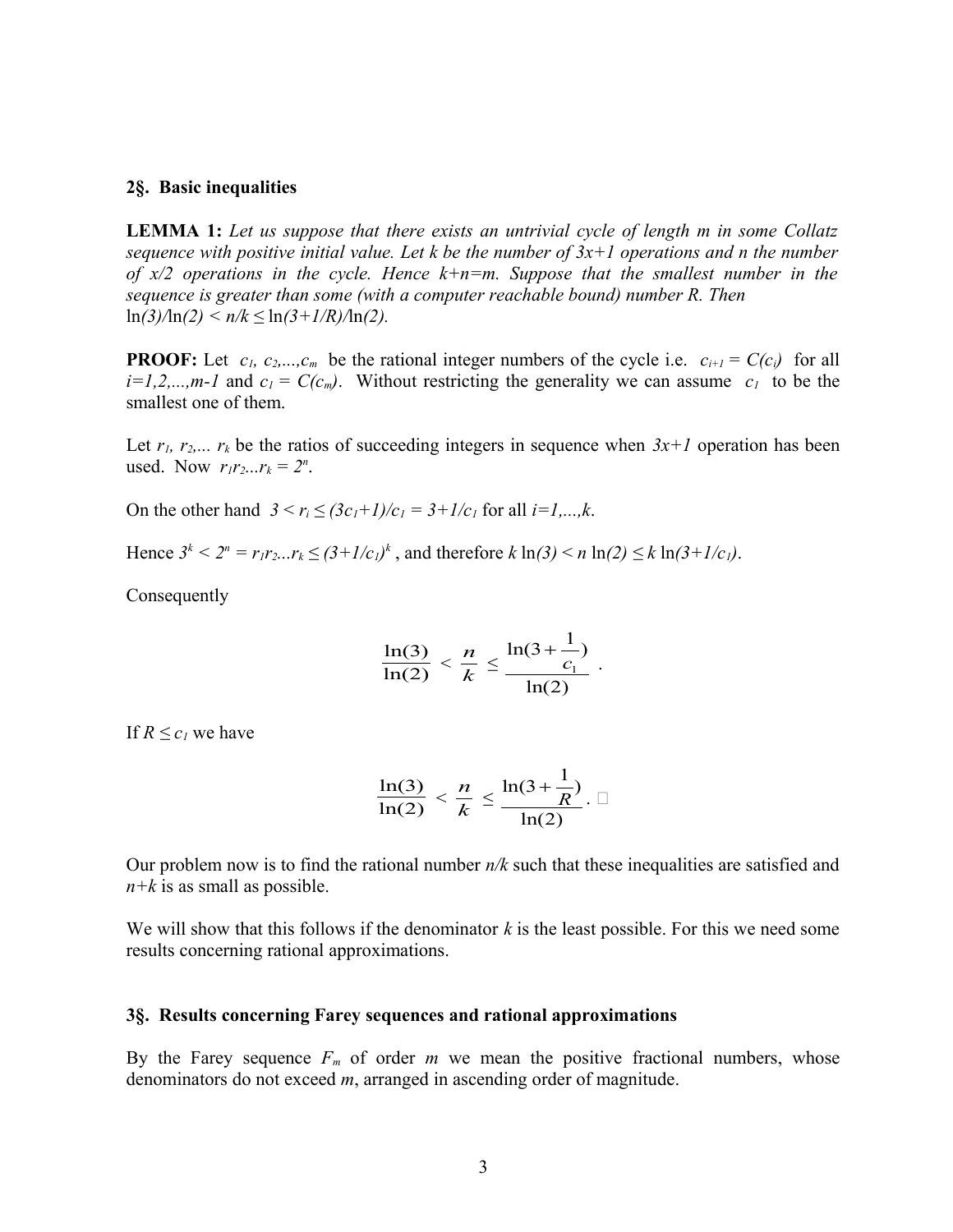Let us take some notations and terms in use. If x is a real number, then  $\lfloor x \rfloor$  is the largest integer that is less than or equal to *x*. Subsequently we define residual function Mod: $Z \times Z^+ \rightarrow Z$ by setting  $m = \lfloor m/n \rfloor$   $n + \text{Mod}(m, n)$  for all  $m \in \mathbb{Z}, n \in \mathbb{Z}^+$ .

If *m* and *n* are rational integers,  $n > 0$  and  $gcd(m,n) = 1$ , then using (extended) Euclidean algorithm we can find such rational integers *a* and *b*, that  $am + bn = 1$ . Then  $am \equiv 1 \pmod{n}$ . Congruence equation  $mx \equiv 1 \pmod{n}$  can hence be effectively solved. This solution is called the *modular inverse* of the number *m* modulo *n*.

A rational number is in *reduced form* if the greatest common divisor of the numerator and the denominator is *1*.

When processing with Farey sequences the following lemma is essential, see [4].

**LEMMA 2:** Let p, q and m be positive integers,  $q \leq m$  and  $gcd(p,q) = 1$ . Let r be a modular *inverse of p modulo q and* 

$$
q' = \lfloor \frac{m+r}{q} \rfloor q - r = m - \text{Mod}(m+r,q) \text{ and } p' = \frac{pq'+1}{q}.
$$

*Then*  $0 \le q' \le m$ ,  $gcd(p', q') = 1$  and the number  $p'/q'$  is the smallest rational number greater *than p/q and with the denominator*  $\leq m$ .

**PROOF:** 1) Clearly *q'* is a rational integer. Consequently  $pq' + 1 = p(pm+r)/q$  *q-pr+1* = 0 (mod *q*). Hence *p'* is also a rational integer.

**2)** Because of  $p'q - pq' = 1$  we have  $gcd(p', q') = 1$ . Hence number  $p'/q'$  is in reduced form.

**3)** Multiplying the inequalities

$$
0 \leq \frac{m+r}{q} - \lfloor \frac{m+r}{q} \rfloor \leq \frac{q-1}{q}
$$

by the number *q* and adding number *r* we get  $r \le m+r-q' \le q-l+r$ , and consequently  $m+l-q \le$ *q' ≤ m*.

**4)** We show that between the rational numbers *p/q* and *p'/q'* there cannot exist any rational number having denominator  $\leq m$ . Let us suppose that  $p/q < s/t < p'/q'$ ,  $0 < t \leq m$ . Then sq  $pt \ge l$ ,  $p't$ -sq'  $\ge l$  and consequently

$$
1 = p'q \cdot pq' = qq'(\frac{p'}{q'} - \frac{p}{q}) = qq'((\frac{p'}{q'} - \frac{s}{t}) + (\frac{s}{t} - \frac{p}{q}))
$$
  
=  $qq'(\frac{p't - sq'}{tq'} + \frac{sq - pt}{tq}) \ge qq'(\frac{1}{tq'} + \frac{1}{tq}) = \frac{q + q'}{t} > \frac{m}{t} \ge 1.$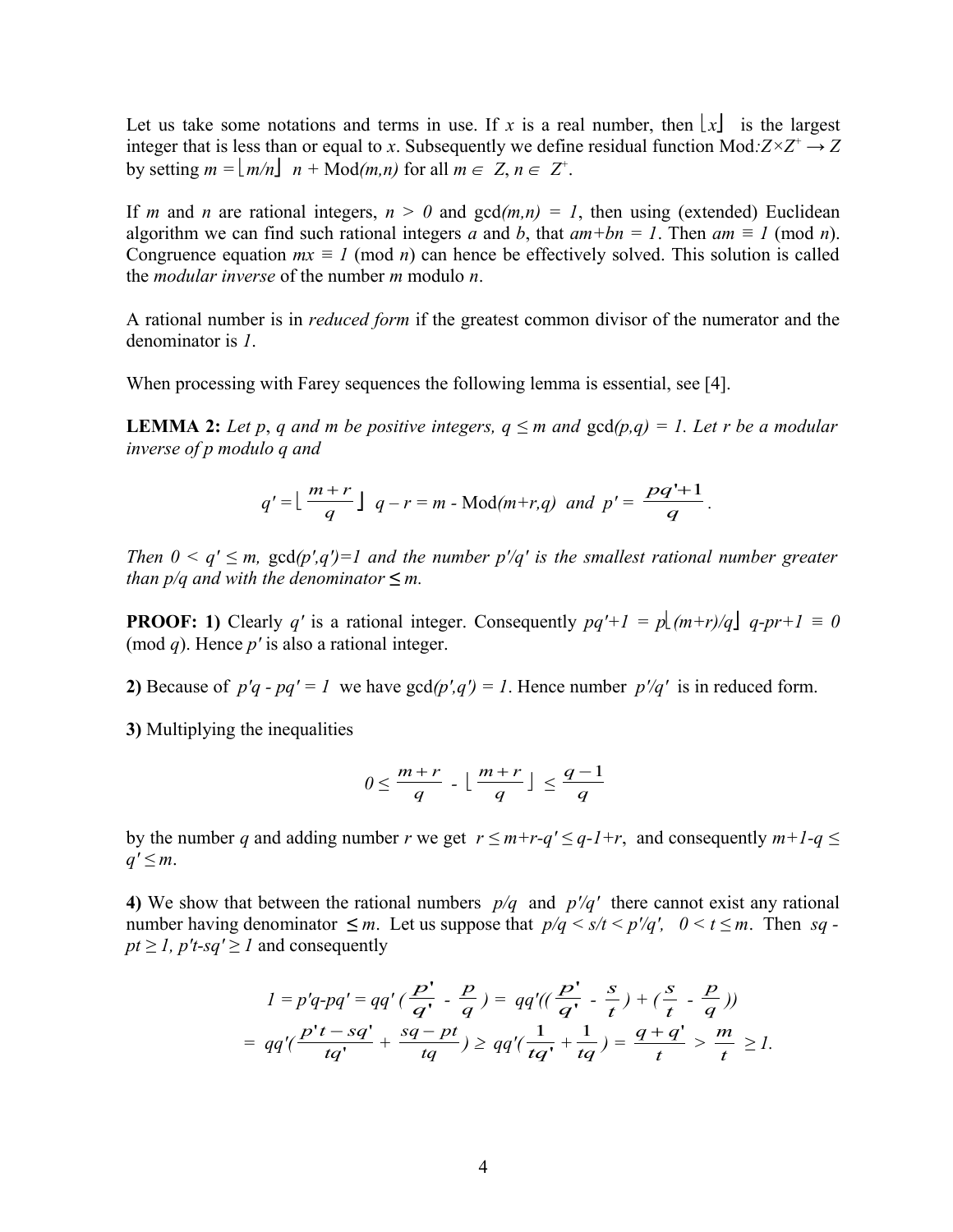This is a contradiction. Hence *p/q* and *p'/q'* are successive rational numbers in Farey sequence  $F_m$ .

The essential parts of the proof can be found in the book of Hardy and Wright 1938 [3]. The preceding computationally useful form is not given, anyway.

The following lemma can be proved analogously to Lemma 2.

**LEMMA 3:** Let p,q,m be positive rational integers,  $q \leq m$  and  $gcd(p,q)=1$ . Let r be a modular *inverse of p modulo q and*

$$
q'' = \lfloor \frac{m-r}{q} \rfloor q+r = m \text{-Mod}(m-r,q) \text{ and } p'' = \frac{pq''-1}{q}.
$$

*Then 0 < q'' < m,* gcd*(q'',p'')=1 and the number p''/q'' is the greatest rational number smaller than p/q and with the denominator*  $\leq m$ .

The preceeding lemmas give explicit expressions to the immediately following and to the immediately preceding numbers of a given number in some Farey sequence. The method is based on the modular arithmetics and the Euclidean algorithm. This method works (by Mathematica experiments) quite well even with the numbers with *1000-10000* decimal digits.

The Farey sequences have applications in a very wide area of mathematics. However, our computationally important explicit results have not been presented, as far as we know, in the litterature of the elementary number theory, computational number theory or the theory of mathematical algorithms.

We can now write short Mathematica programs for using lemmas 2 and 3 effectively.

```
NextFarey[s , m ] :=First[p = Numerator[s];
        q = Denominator[s];
        r = First [Part [ExtendedGCD [p, q], 2]];
        q2 = Quotient [m + r, q] * q - r;p2 = (p \star q2 + 1)/q; p2/q2}]
PreviousFarey[s, m ] :=
  First[f] = Numerator[s]; q = Denominator[s];
         r = First[Part[ExtendedGCD[p, q], 2]];
         q2 = Quotient [m - r, q] * q + r;
         p2 = (p \star q2 - 1)/q; p2/q2}]
 NextBestUpper[s_] :=
     NextFarey[s, Denominator[s]]
```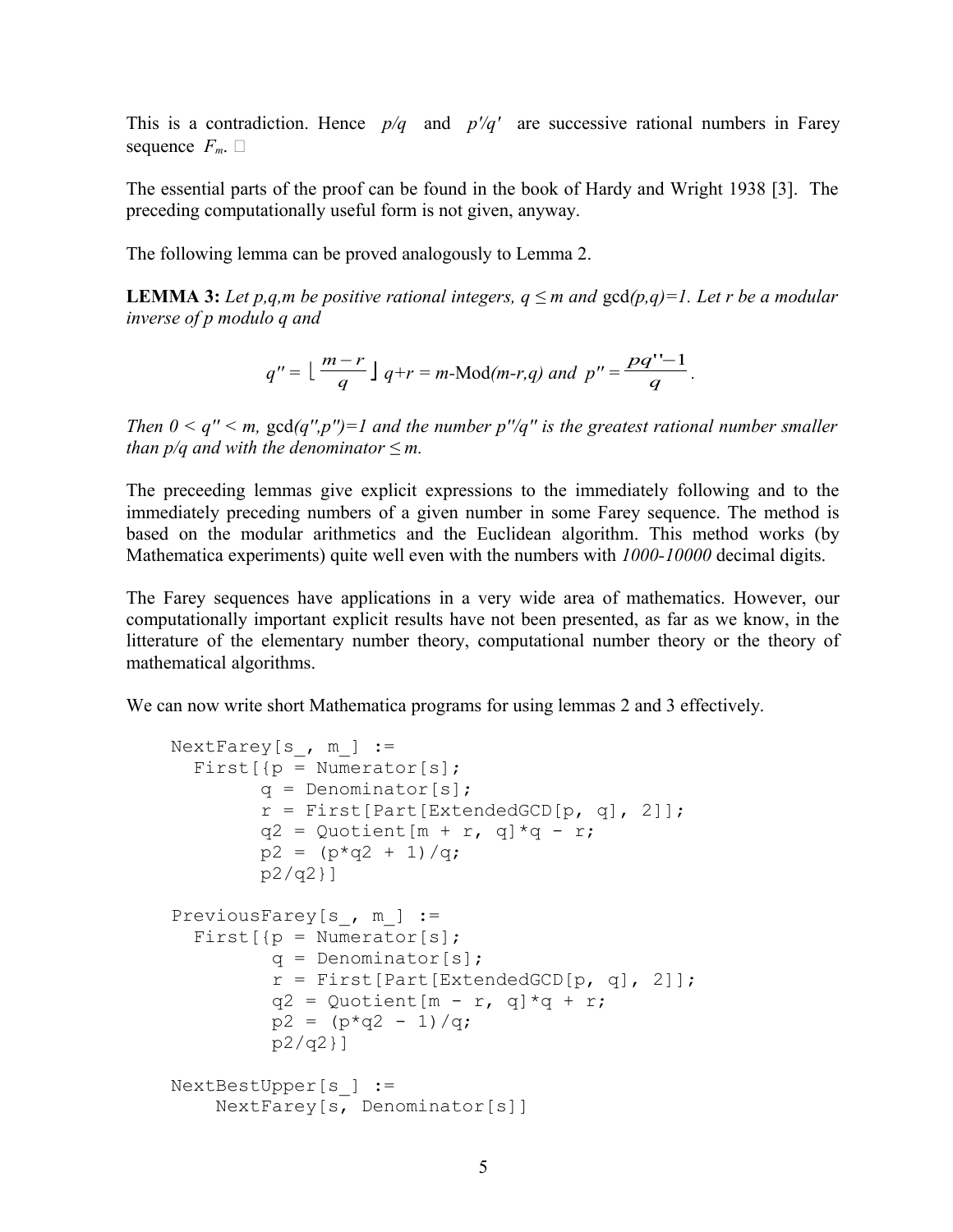NextBestLower[s\_] := PreviousFarey[s, Denominator[s]]

In the proof of Lemma 2 we have also proved the following Lemma.

**LEMMA 4:** *(Farey-Cauchy theorem)* If  $p/q$  and  $p'/q'$ , where  $0 < q$ ,  $0 < q'$  and  $gcd(p,q)$  =  $gcd(p', q') = 1$ , are any successive rational numbers in Farey sequence  $F_m$ , then  $p'q - pq' = 1$ .

Using Farey-Cauchy theorem we can prove the following simple lemma.

**LEMMA 5:** Let  $0 \leq \lfloor \beta \rfloor < \alpha < n/k \leq \beta$  and let k be the least possible positive denominator *value for which these inequalities are satisfied. Then* **a**)  $k > 1$ ,  $n/k$  is unique and **b)** *if c/d, where*  $d > 1$  *is any other rational number for which*  $\alpha < c/d \leq \beta$  *then*  $n+k \leq c+d$ .

**PROOF:** a) It's clear that  $k > 1$ . Trivially k has a unique value. If n is not unique, then either 1)  $\alpha < j/k < n/k \le \beta$  or 2)  $\alpha < n/k < j/k \le \beta$  for some positive integer *j* for which  $gcd(j,k) = 1$ .

In case 1) *j/k* and *n/k* are successive rational numbers in order *k* Farey sequence. By the Farey-Cauchy theorem  $I = kn - kj = k(n-j) \geq k$ . This is a contradiction.

In case 2) *n/k* and *j/k* are successive rational numbers in order *k* Farey sequence. By the Farey-Cauchy theorem  $I = jk - nk = (j-n)k \ge k$ . This is a contradiction.

**b)** By a) we have  $\alpha \ge (n-1)/k$  (*n* is unique) and by the definition of *k*,  $d \ge k$ .

Hence

$$
\frac{c}{d} > a \Rightarrow c > ad \ge \frac{n-1}{k} d \Rightarrow ck > (n-1)d \Rightarrow ck \ge (n-1)d + 1 \Rightarrow c \ge \frac{(n-1)d+1}{k}
$$

$$
\Rightarrow c+d \ge \frac{(n-1)d+1}{k} + d \ge \frac{(n-1)k+1}{k} + k = n - 1 + \frac{1}{k} + k = n + k - 1 + \frac{1}{k} > n + k - 1
$$

$$
\Rightarrow c + d \ge n + k . \Box
$$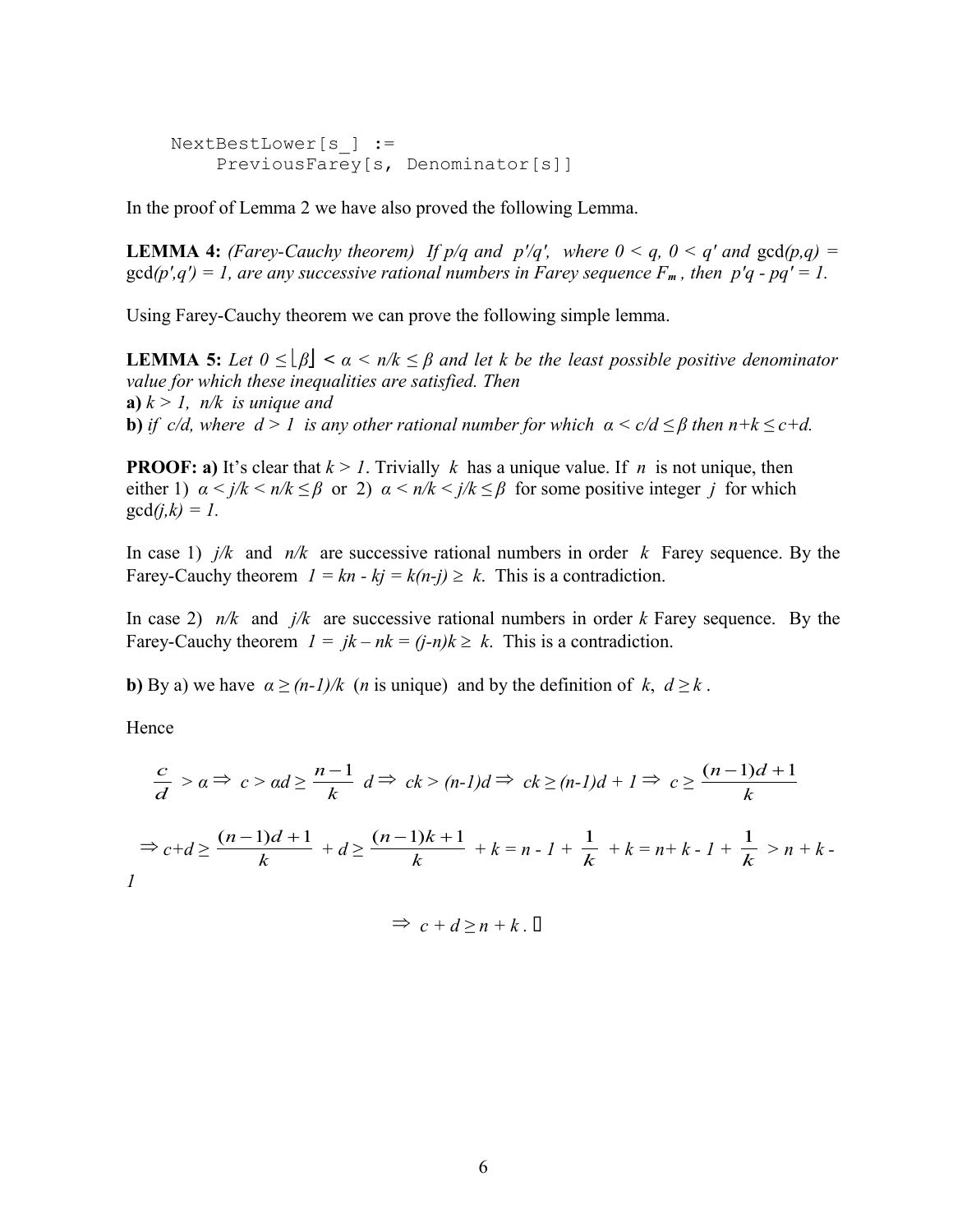## **4§. Back to the Collatz problem**

We are now ready to prove our main results concerning the cycle lengths of the Collatz sequences.

**THEOREM 1:** *Let the Collatz conjecture be verified up to some bound R > 1. Let n/k be the rational number with least possible denominator k such that*  $ln(3)/ln(2) < n/k \le$ ln*(3+1/R)/*ln*(2). Then the least possible cycle length for nontrivial cycle is n+k.*

**PROOF:** Let *c* be the number of  $x/2$  operations and *d* the number of  $3x+1$  operations in the shortest nontrivial cycle. By lemma 1 we have  $\ln(3)/\ln(2) < c/d \le \ln(3+1/R)/\ln(2)$ . Let us denote  $\alpha = \ln(3)/\ln(2)$  and  $\beta = \ln(3 + 1/R)/\ln(2)$ . Now

$$
1 = \lfloor \frac{\ln(3)}{\ln(2)} \rfloor \le \lfloor \frac{\ln(3 + \frac{1}{R})}{\ln(2)} \rfloor = \lfloor \beta \rfloor \le \frac{\ln(3 + \frac{1}{R})}{\ln(2)} < \frac{\ln(4)}{\ln(2)} = 2.
$$

 $N$ ecessarily  $\lfloor \beta \rfloor = 1$ .

Now  $0 < 1 = \lfloor \beta \rfloor < \ln(3)/\ln(2) = \alpha < n/k < \beta$ .

By lemma 5 integers *n* and *k* are unique and  $k > 1$ . Furthermore we have  $c+d \ge n+k$ . But  $c + d$  equals to the length of the cycle.  $\Box$ 

**THEOREM 2:** *The length of any nontrivial cycle in Collatz sequence is at least 1,027,712,276*.

**PROOF:** The 20. convergent of ln*(3)/*ln*(2)* is the first one of them that satisfies our inequalities when  $R = 204*2^{50}$ . It's value is  $630,138,897/397,573,379$ . The closest neighbours of it in order *397,573,379* Farey sequence are *357,638,239/225,644,606* and *272,500,658/171,928,773*. They don't belong to our interval. So our convergent has the least possible denominator in our interval and the sum of its numerator and denominator is the least possible length of a nontrivial cycle in Collatz sequence. Now we get *m = n + k = 630,138,897 + 397,573,379 = 1,027,712,276*.

**NOTE 1.** Some researchers use  $(3x+1)/2$  operation instead of  $3x+1$  operation that we have used in the definition of the Collatz sequence. In this case the numbers  $3x+1$  and following  $(3x+1)/2$  are not considered as different iterates of the cycle. This gives shorter cycle lengths. It is easy to see that instead of the sum of the numerator and the denominator the cycle length is given by just numerator of our rational approximation. When the operations *x/2* and *(3x+1)/2* are used the minimal cycle length is hence still at least *630,138,897*.

**NOTE 2**. Tomas Oliveira e Silva has checked the Collatz sequences to converge with all initial values up to  $3*2^{53} \approx 2.702*10^{16}$  ) [8]. As far as we know, his result is the best one published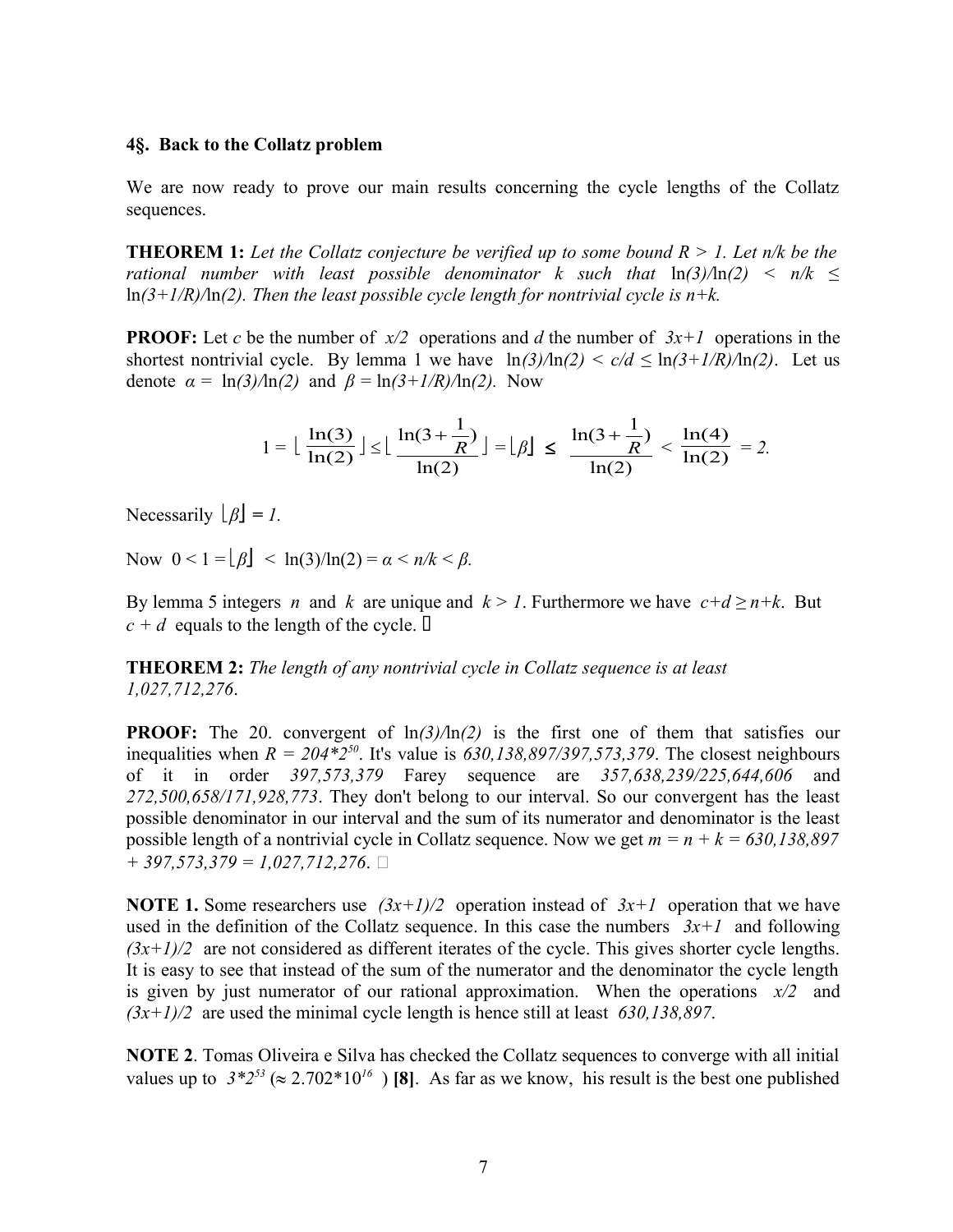in international refereed mathematical journals. It is easy to see, that this result gives exactly the same minimal cycle length as we have reached before.

The following table gives best rational upper approximations for ln*(3)/*ln*(2).* If an approximation is a continued fraction convergent its order number is given in the second column. The third column gives the sum of the numerator and the denominator of the rational approximation. This is the length of representing cycle of Collatz sequence. The last column gives the bound to be reached by computer calculations or by theoretical studies to eliminate the possibility of cycle of this size to exist.

| <b>Rational approximation</b><br>n/k              | Convergent<br>number     | <b>Cycle length</b><br>$m = n + k$ | Computational<br>bound<br>$R = 1/(2^{n/k} - 3)$ |
|---------------------------------------------------|--------------------------|------------------------------------|-------------------------------------------------|
| 683,381,996,816,440 / 431,166,034,846,567         | 30.                      | 1,114,548,031,663,007              | $1.07756 \times 10^{29}$                        |
| 600,251,839,738,223 / 378,716,745,326,851         | $\overline{a}$           | 978,968,585,065,074                | $4.54238 \times 10^{28}$                        |
| 517,121,682,660,006 / 326,267,455,807,135         | $\overline{a}$           | 843,389,138,467,141                | $2.57441 \times 10^{28}$                        |
| 433,991,525,581,789 / 273,818,166,287,419         | $\blacksquare$           | 707,809,691,869,208                | $1.60979 \times 10^{28}$                        |
| 350,861,368,503,572 / 221,368,876,767,703         | $\overline{\phantom{a}}$ | 572,230,245,271,275                | $1.03707 \times 10^{28}$                        |
| 267, 731, 211, 425, 355 / 168, 919, 587, 247, 987 | $\overline{\phantom{a}}$ | 436,650,798,673,342                | $6.57741 \times 10^{27}$                        |
| 184,601,054,347,138 / 116,470,297,728,271         | $\overline{a}$           | 301,071,352,075,409                | 3.88004 x $10^{27}$                             |
| 101,470,897,268,921 / 64,021,008,208,555          |                          | 165,491,905,477,476                | $1.86358 \times 10^{27}$                        |
| 18,340,740,190,704 / 11,571,718,688,839           | 28.                      | 29,912,458,879,543                 | $2.99088 \times 10^{26}$                        |
| 8,573,543,875,303 / 5,409,303,924,479             | 26.                      | 13,982,847,799,782                 | $2.73493 \times 10^{25}$                        |
| 7,379,891,435,205 / 4,656,193,084,598             | $\sim$                   | 12,036,084,519,803                 | $8.39455 \times 10^{24}$                        |
| 6,186,238,995,107 / 3,903,082,244,717             | $\overline{a}$           | 10,089,321,239,824                 | $4.28181 \times 10^{24}$                        |
| 4,992,586,555,009 / 3,149,971,404,836             | $\overline{\phantom{a}}$ | 8.142.557.959.845                  | $2.48336 \times 10^{24}$                        |
| 3,798,934,114,911 / 2,396,860,564,955             | $\overline{a}$           | 6,195,794,679,866                  | $1.47471 \times 10^{24}$                        |
| 2,605,281,674,813 / 1,643,749,725,074             | $\overline{a}$           | 4,249,031,399,887                  | $8.29256 \times 10^{23}$                        |
| 1,411,629,234,715 / 890,638,885,193               | $\overline{\phantom{a}}$ | 2,302,268,119,908                  | $3.80765 \times 10^{23}$                        |
| 217,976,794,617 / 137,528,045,312                 | 24.                      | 355,504,839,929                    | $5.10126 \times 10^{22}$                        |
| 114,208,327,604 / 72,057,431,991                  | $\omega$                 | 186,265,759,595                    | $4.35849 \times 10^{21}$                        |
| 10,439,860,591 / 6,586,818,670                    | 22.                      | 17,026,679,261                     | $2.16891 \times 10^{20}$                        |
| 630,138,897 / 397,573,379                         | 20.                      | 1,027,712,276                      | $1.25208 \times 10^{18}$                        |
| 272,500,658 / 171,928,773                         | 18.                      | 444,429,431                        | $3.20306 \times 10^{16}$                        |
| 187,363,077 / 118,212,940                         |                          | 305,576,017                        | 7.48875 $x 10^{15}$                             |
| 102, 225, 496 / 64, 497, 107                      |                          | 166,722,603                        | $2.46143 \times 10^{15}$                        |
| 17,087,915 / 10,781,274                           | 16.                      | 27,869,189                         | $2.94402 \times 10^{14}$                        |
| 301,994 / 190,537                                 | 14.                      | 492,531                            | $9.84573 \times 10^{11}$                        |
| 125,743 / 79,335                                  | 12.                      | 205,078                            | 7.21611 x $10^9$                                |
| 75,235 / 47,468                                   |                          | 122,703                            | $1.44769 \times 10^{9}$                         |
| 24,727 / 15,601                                   | 10.                      | 40,328                             | $2.85818 \times 10^8$                           |
| 23,673 / 14,936                                   | $\overline{\phantom{a}}$ | 38,609                             | $8.04976 \times 10^{7}$                         |
| 22,619/14,271                                     | $\overline{\phantom{a}}$ | 36,890                             | $4.50889 \times 10^{7}$                         |
| 21,565 / 13,606                                   | $\overline{\phantom{a}}$ | 35,171                             | $3.04065 \times 10^{7}$                         |
| 20,511/12,941                                     | $\overline{\phantom{a}}$ | 33,452                             | $2.23726 \times 10^{7}$                         |
| 19,457/12,276                                     |                          | 31,733                             | $1.73049 \times 10^{7}$                         |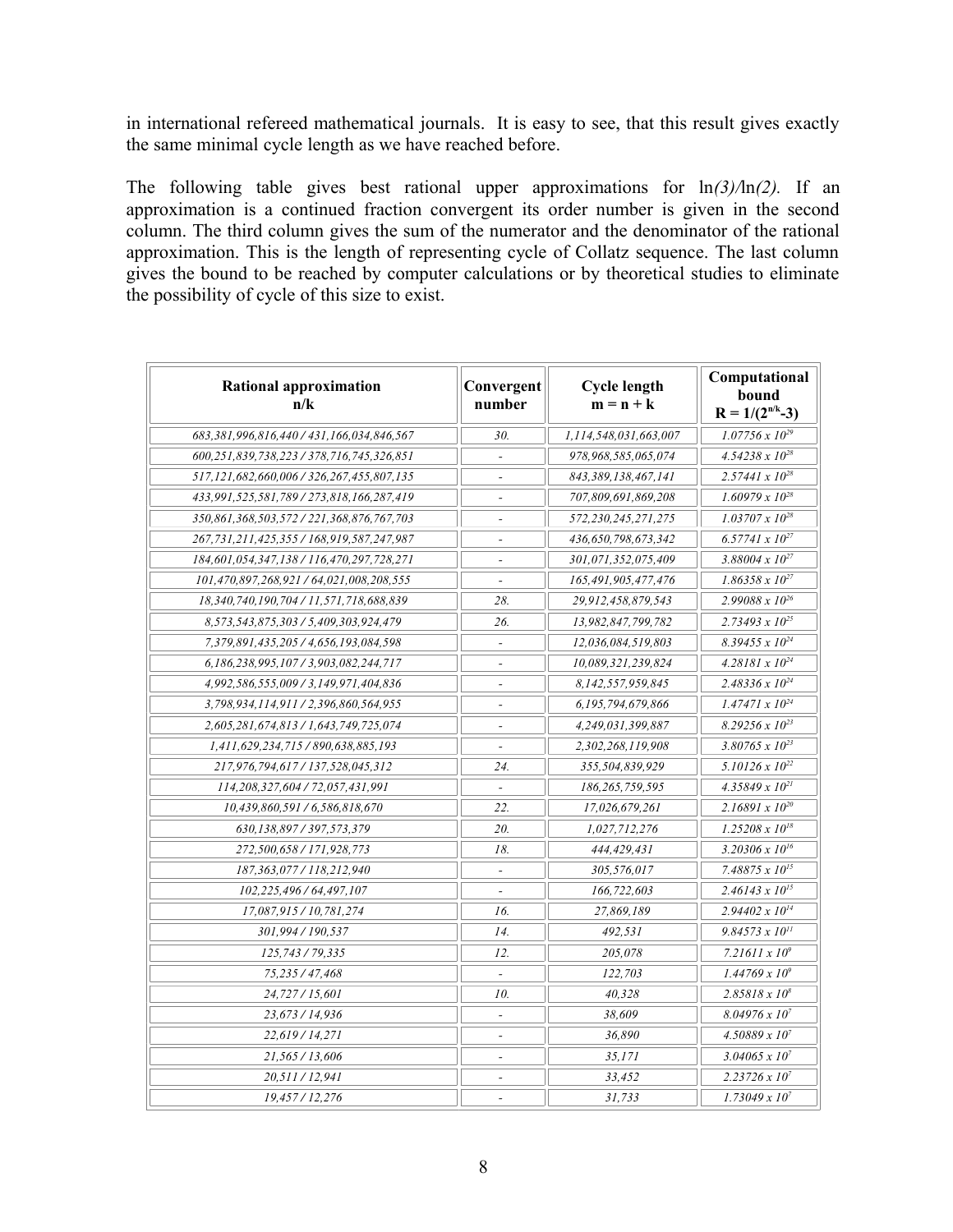| $\overline{\phantom{0}}$     | 30,014                | $1.38168 \times 10^{7}$   |
|------------------------------|-----------------------|---------------------------|
| $\overline{\phantom{a}}$     | 28,295                | $1.12692 \times 10^{7}$   |
| $\overline{\phantom{a}}$     | 26,576                | $9.32702 \times 10^6$     |
| $\overline{\phantom{0}}$     | 24,857                | 7.79732 $x 10^6$          |
| $\overline{\phantom{a}}$     | 23,138                | $6.56133 \times 10^{6}$   |
| $\qquad \qquad \blacksquare$ | 21,419                | 5.54185 x 10 <sup>6</sup> |
| ٠                            | 19,700                | $4.68659 \times 10^{6}$   |
| $\overline{\phantom{a}}$     | 17,981                | 3.95881 $x 10^6$          |
| $\overline{a}$               | 16,262                | 3.33200 $x 10^6$          |
| $\overline{\phantom{0}}$     | 14,543                | $2.78651 \times 10^{6}$   |
| $\overline{\phantom{a}}$     | 12,824                | $2.30747 \times 10^{6}$   |
| $\overline{\phantom{a}}$     | 11,105                | $1.88344 \times 10^6$     |
| ٠                            | 9,386                 | $1.50545 \times 10^{6}$   |
| $\overline{\phantom{a}}$     | 7,667                 | $1.16640 \times 10^6$     |
| $\overline{a}$               | 5,948                 | 860,564                   |
| $\overline{\phantom{0}}$     | 4.229                 | 583,288                   |
| $\overline{\phantom{a}}$     | 2,510                 | 330,750                   |
| 8.                           | 791                   | 99,781                    |
| $\overline{\phantom{a}}$     | 654                   | 27,114                    |
| $\frac{1}{2}$                | 517                   | 12,825                    |
| $\overline{\phantom{0}}$     | 380                   | 6,725                     |
| $\overline{\phantom{a}}$     | 243                   | 3.343                     |
| 6.                           | 106                   | 1,193                     |
| $\overline{\phantom{a}}$     | 75                    | 387                       |
| $\overline{\phantom{a}}$     | 44                    | 147                       |
| $\mathcal{A}$ .              | 13                    | 32                        |
|                              | $\boldsymbol{\delta}$ | 6                         |
| 2.                           | $\mathfrak{Z}$        | 1                         |
|                              |                       |                           |

**Table 1:** The best rational upper approximations to ln*(3)/*ln*(2)*, the corresponding cycle length in  $3x+1$  problem and the bound for systematic computer verifications to eliminate this cycle length from the table.

We can see from the table that in order to eliminate the possible existence of a cycle of length *1,027,712,276* we should verify that all integers up to *1.25208 x 10<sup>18</sup>* converge. The next possible value for cycle length would then be *17,026,679,261*.

The table has been constructed in following way. First of all we computed first 30 terms in the continued fraction expansion for ln*(3)/*ln*(2)*. The result is

*[1; 1, 1, 2 ,2, 3, 1, 5, 2, 23, 2, 23, 2 2, 1, 1, 55, 1, 4, 3, 1, 1, 15, 1, 9, 2, 5, 7, 1, 1 ,4, 8].*

From this expansion we get the 30. convergent for ln*(3)/*ln*(2)*, which is *683,381,996,816,440/431,166,034,846,567.* Starting from this we get the next best upper approximations one by one using our Mathematica program NextBestUpper. All convergents having even order number between 10 and 30 appear in our table. That's natural because from the theory of continued fraction expansions it is generally known that the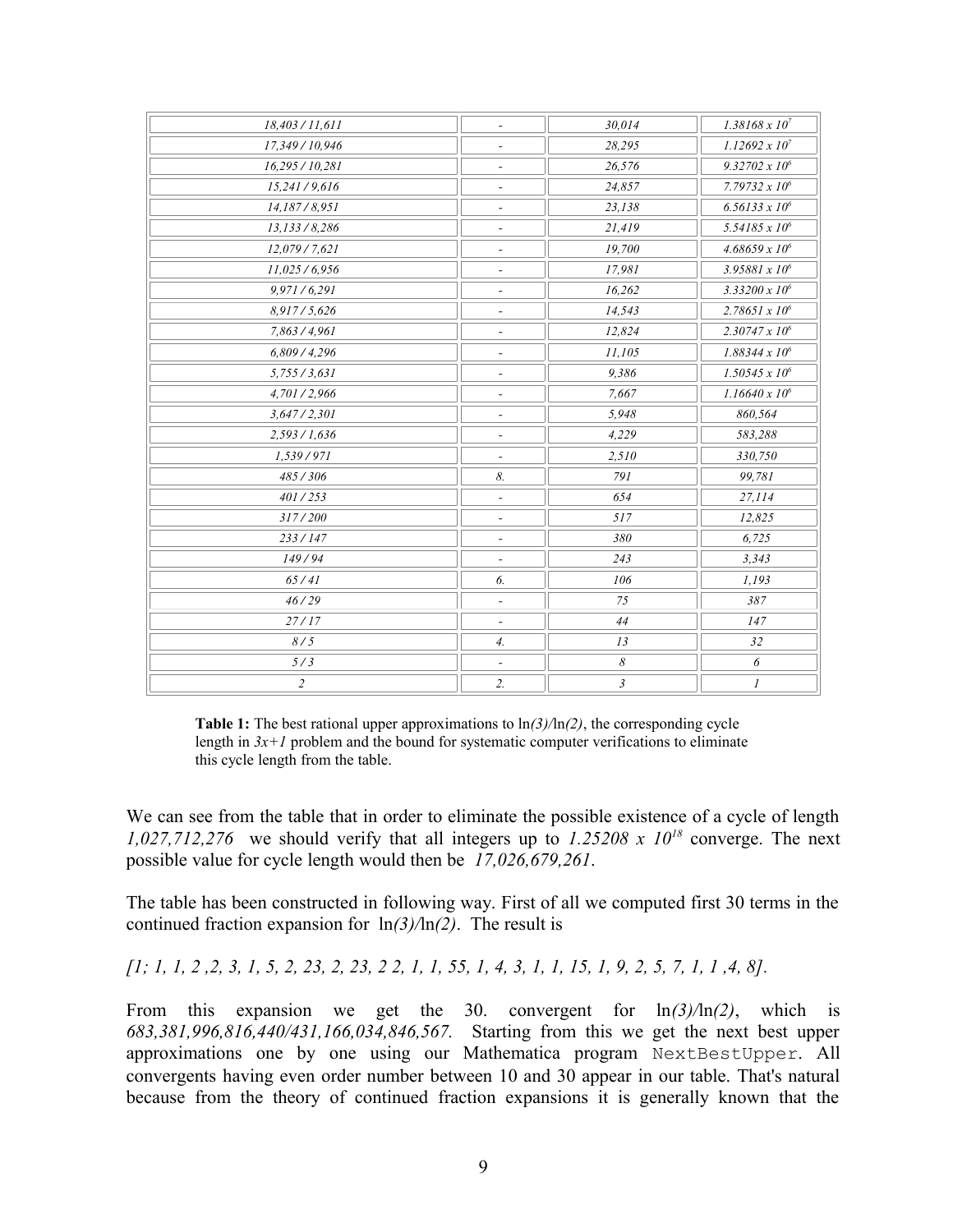convergents are best rational approximations for the studied real number. Anyway, as we see from our table, they are not the only best approximations to a real number. For computing the last column value we have set equality on upper bound *n/k=*ln*(3+1/R)/*ln*(2).* Solving *R* we get  $R = 1/(2^{n/k}-3)$ . Because  $n/k$  is the best possible rational approximation for  $\ln(3)/\ln(2)$  we have used at least *100* digit precision in the computations of these bounds.

We have studied the Collatz problem for positive initial values. If we want to do the same for negative values also, we can define another integer sequence by defining  $b_i = -a_i$  for all positive integer values of *i*. It is now easy to see, that for all *i* we have  $b_{i+1} = 3b_i - 1$  if  $b_{i+1}$  is odd and  $b_{i+1} = b_i/2$  if  $b_{i+1}$  is even. If  $b_i$  is positive integer, all the iterates  $b_i$  have positive integer values.

It is easy to see that our *3x-1* sequences have trivial cycles *{1, 2}*, *{5, 14, 7, 20, 10}* and *{17, 50, 25, 74, 37, 110, 55, 164, 82, 41, 122, 61, 182, 91, 272, 136, 68, 34, 17}*.

Analogously to Lemma 1 we can prove the following result for *3x-1* problem.

**LEMMA 6:** *Let us suppose that there exists an nontrivial cycle of length m in some 3x-1 sequence (with positive initial value). Let k be the number of 3x-1 operations and n the number of x/2 operations in the cycle (Hence k+n=m). Suppose that the smallest number in sequence is greater than some (with a computer reachable bound) number R. Then*

$$
\frac{\ln(3-\frac{1}{R})}{\ln(2)} \leq \frac{n}{k} < \frac{\ln(3)}{\ln(2)}.
$$

The following table gives best rational lower approximations for ln*(3)/*ln*(2)*. As in table 1, if approximation is a continued fraction convergent its order number is given in the second column. The third column gives the sum of the numerator and denominator of the rational approximation. This is the length of representing cycle of Collatz sequence. The last column gives the bound to be reached by computer calculations or by theoretical studies to eliminate the possibility of cycle of this size to exist.

| <b>Rational approximation</b><br>n/k    | Convergent<br>number | <b>Cycle length</b><br>$m = n + k$ | Computational<br>bound<br>$R = 1/(3-2^{n/k})$ |
|-----------------------------------------|----------------------|------------------------------------|-----------------------------------------------|
| 83,130,157,078,217 / 52,449,289,519,716 | 29.                  | 135,579,446,597,933                | $1.20960 \times 10^{28}$                      |
| 64,789,416,887,513 / 40,877,570,830,877 |                      | 105,666,987,718,390                | $9.50064 \times 10^{26}$                      |
| 46,448,676,696,809 / 29,305,852,142,038 |                      | 75,754,528,838,847                 | $3.58630 \times 10^{26}$                      |
| 28,107,936,506,105 / 17,734,133,453,199 |                      | 45,842,069,959,304                 | $1.47286 \times 10^{26}$                      |
| 9,767,196,315,401 / 6,162,414,764,360   | 27.                  | 15,929,611,079,761                 | $3.87339 \times 10^{25}$                      |
| 1,193,652,440,098 / 753,110,839,881     | 25.                  | 1,946,763,279,979                  | $2.11025 \times 10^{24}$                      |
| 975,675,645,481 / 615,582,794,569       |                      | 1,591,258,440,050                  | $2.01643 \times 10^{23}$                      |
| 757,698,850,864 / 478,054,749,257       |                      | 1,235,753,600,121                  | $8.31572 \times 10^{22}$                      |
| 539,722,056,247 / 340,526,703,945       |                      | 880,248,760,192                    | $4.03240 \times 10^{22}$                      |
| 321,745,261,630 / 202,998,658,633       |                      | 524,743,920,263                    | $1.82213 \times 10^{22}$                      |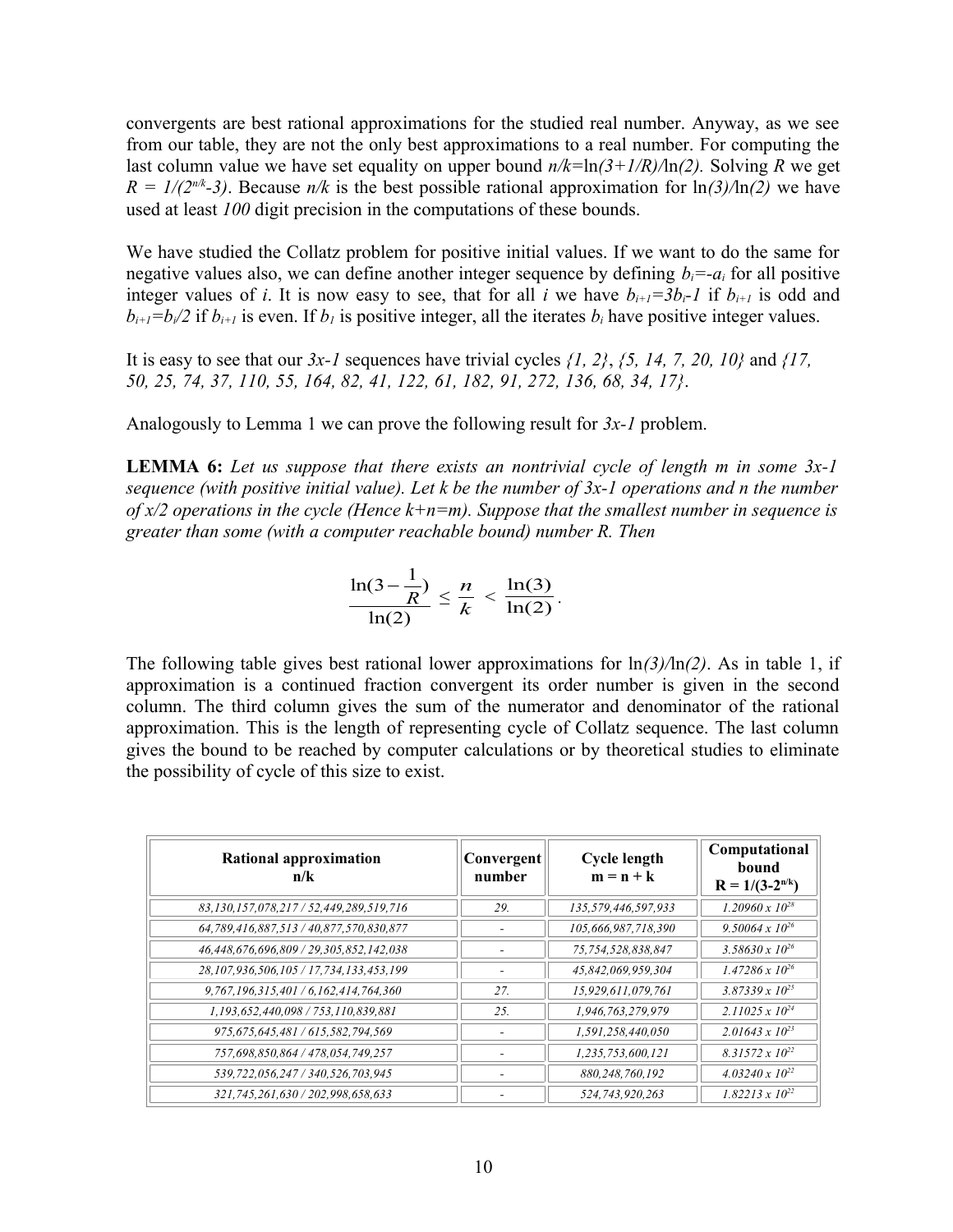| 103,768,467,013 / 65,470,613,321                     | 23.                             | 169,239,080,334            | $4.73167 \times 10^{21}$     |
|------------------------------------------------------|---------------------------------|----------------------------|------------------------------|
| 93,328,606,422 / 5,888,379,4651                      | $\overline{\phantom{a}}$        | 152,212,401,073            | $1.33203 \times 10^{21}$     |
| 82.888.745.831 / 52.296.975.981                      | $\overline{\phantom{a}}$        | 135, 185, 721, 812         | 7.01263 x $10^{20}$          |
| 72,448,885,240 / 45,710,157,311                      |                                 | 118,159,042,551            | $4.35564 \times 10^{20}$     |
| 62,009,024,649 / 39,123,338,641                      |                                 | 101,132,363,290            | $2.89130 \times 10^{20}$     |
| 51,569,164,058 / 32,536,519,971                      | $\overline{a}$                  | 84,105,684,029             | $1.96378 \times 10^{20}$     |
| 41,129,303,467 / 25,949,701,301                      | $\qquad \qquad \blacksquare$    | 67,079,004,768             | $1.32361 \times 10^{20}$     |
| 30,689,442,876 / 19,362,882,631                      | $\blacksquare$                  | 50,052,325,507             | $8.55167 \times 10^{19}$     |
| 20,249,582,285 / 12,776,063,961                      |                                 | 33.025.646.246             | $4.97527 \times 10^{19}$     |
| 9,809,721,694 / 6,189,245,291                        | 21.                             | 15,998,966,985             | $2.15533 \times 10^{19}$     |
| 9,179,582,797 / 5,791,671,912                        | $\overline{\phantom{a}}$        | 14,971,254,709             | $9.57790 \times 10^{18}$     |
| 8,549,443,900 / 5,394,098,533                        | $\blacksquare$                  | 13,943,542,433             | $5.84903 \times 10^{18}$     |
| 7,919,305,003 / 4,996,525,154                        |                                 | 12,915,830,157             | $4.03027 \times 10^{18}$     |
| 7,289,166,106 / 4,598,951,775                        |                                 | 11,888,117,881             | $2.95319 \times 10^{18}$     |
| 6,659,027,209 / 4,201,378,396                        | $\overline{a}$                  | 10,860,405,605             | $2.24096 \times 10^{18}$     |
| 6,028,888,312 / 3,803,805,017                        | $\qquad \qquad \blacksquare$    | 9,832,693,329              | $1.73505 \times 10^{18}$     |
| 5,398,749,415 / 3,406,231,638                        | $\overline{\phantom{a}}$        | 8,804,981,053              | $1.35714 \times 10^{18}$     |
| 4,768,610,518 / 3,008,658,259                        |                                 | 7,777,268,777              | $1.06411 \times 10^{18}$     |
| 4,138,471,621 / 2,611,084,880                        |                                 | 6,749,556,501              | $8.30251 \times 10^{17}$     |
| 3,508,332,724 / 2,213,511,501                        |                                 | 5,721,844,225              | 6.39288 x $10^{17}$          |
| 2,878,193,827 / 1,815,938,122                        | $\qquad \qquad \blacksquare$    | 4,694,131,949              | $4.80408 \times 10^{17}$     |
| 2,248,054,930 / 1,418,364,743                        | $\overline{a}$                  | 3,666,419,673              | $3.46152 \times 10^{17}$     |
| 1,617,916,033 / 1,020,791,364                        |                                 | 2,638,707,397              | $2.31207 \times 10^{17}$     |
|                                                      | $\overline{a}$                  |                            | $1.31687 \times 10^{17}$     |
| 987,777,136 / 623,217,985                            | 19.                             | 1,610,995,121              | $4.46811 \times 10^{16}$     |
| 357,638,239 / 225,644,606<br>85,137,581 / 53,715,833 | 17.                             | 583,282,845<br>138,853,414 | $5.15618 \times 10^{15}$     |
| 68,049,666 / 42,934,559                              |                                 | 110,984,225                | $9.12750 \times 10^{14}$     |
| 50,961,751 / 32,153,285                              |                                 | 83,115,036                 | $3.84335 \times 10^{14}$     |
|                                                      |                                 |                            | $1.77685 \times 10^{14}$     |
| 33,873,836 / 21,372,011                              |                                 | 55,245,847                 |                              |
| 16,785,921 / 10,590,737                              | 15.<br>$\overline{\phantom{a}}$ | 27,376,658                 | 6.74993 x $10^{13}$          |
| 16,483,927 / 10,400,200                              |                                 | 26,884,127                 | $2.96789 \times 10^{13}$     |
| 16,181,933 / 10,209,663                              |                                 | 26,391,596                 | $1.87697 \times 10^{13}$     |
| 15,879,939 / 10,019,126                              |                                 | 25,899,065                 | $1.35859 \times 10^{13}$     |
| 15,577,945 / 9,828,589                               |                                 | 25,406,534                 | $1.05572 \times 10^{13}$     |
| 15,275,951 / 9,638,052                               | $\overline{\phantom{a}}$        | 24,914,003                 | $8.57086 \times 10^{12}$     |
| 14,973,957 / 9,447,515                               |                                 | 24,421,472                 | 7.16787 $x$ 10 <sup>12</sup> |
| 14,671,963 / 9,256,978                               |                                 | 23,928,941                 | 6.12412 x $10^{12}$          |
| 14,369,969 / 9,066,441                               | $\overline{a}$                  | 23,436,410                 | $5.31731 \times 10^{12}$     |
| 14,067,975 / 8,875,904                               | $\overline{\phantom{a}}$        | 22,943,879                 | $4.67497 \times 10^{12}$     |
| 13.765.981 / 8.685.367                               | $\overline{\phantom{a}}$        | 22,451,348                 | $4.15146 \times 10^{12}$     |
| 13.463.987 / 8.494.830                               |                                 | 21,958,817                 | $3.71660 \times 10^{12}$     |
| 13,161,993 / 8,304,293                               |                                 | 21,466,286                 | $3.34963 \times 10^{12}$     |
| 12,859,999 / 8,113,756                               | $\overline{a}$                  | 20,973,755                 | $3.03580 \times 10^{12}$     |
| 12,558,005 / 7,923,219                               | $\overline{a}$                  | 20,481,224                 | $2.76435 \times 10^{12}$     |
| 12,256,011 / 7,732,682                               | $\overline{a}$                  | 19,988,693                 | $2.52724 \times 10^{12}$     |
| 11,954,017 / 7,542,145                               |                                 | 19,496,162                 | $2.31834 \times 10^{12}$     |
| 11,652,023 / 7,351,608                               | $\overline{a}$                  | 19,003,631                 | $2.13289 \times 10^{12}$     |
| 11,350,029 / 7,161,071                               |                                 | 18,511,100                 | $1.96717 \times 10^{12}$     |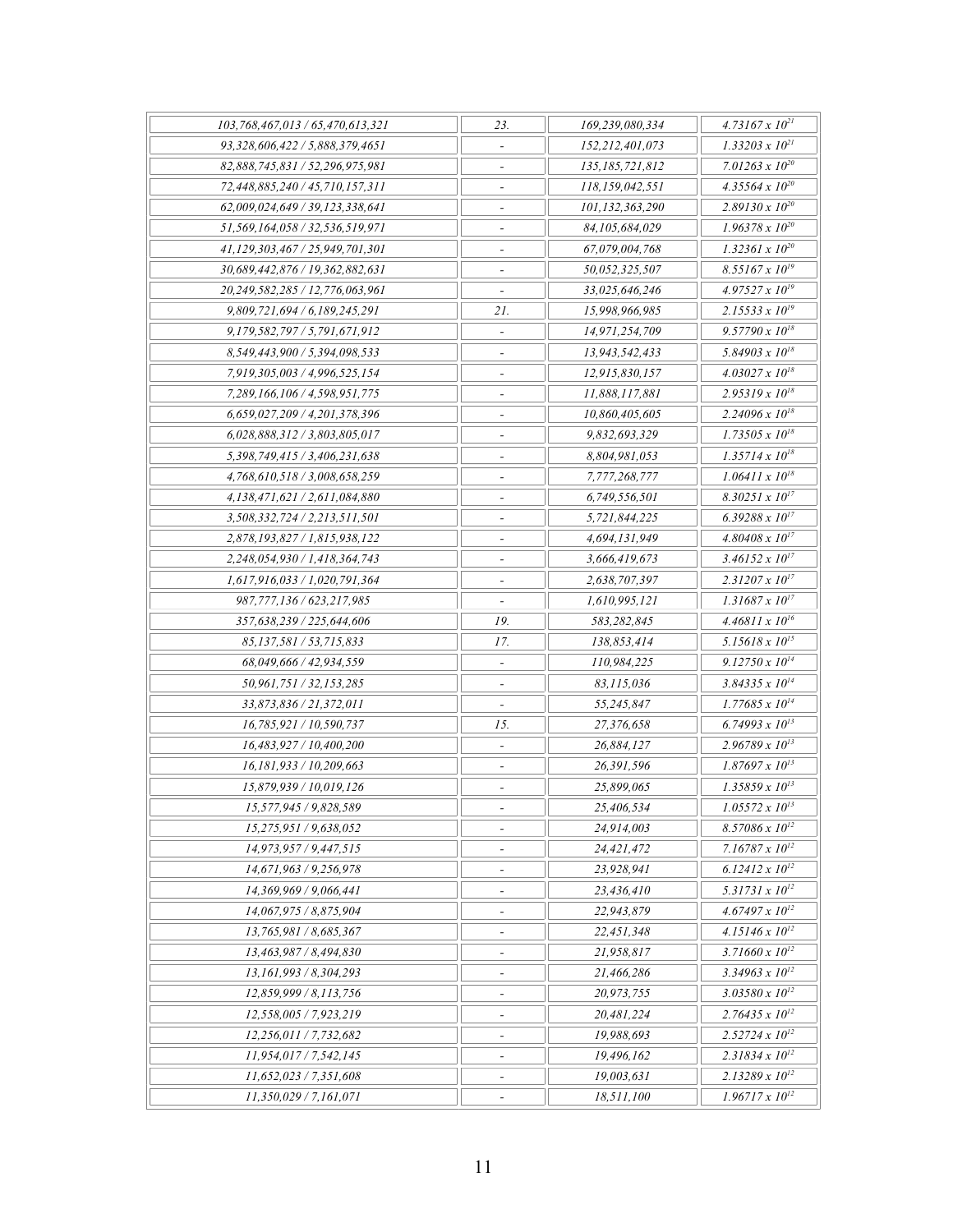| 11,048,035 / 6,970,534    | $\overline{\phantom{a}}$     | 18,018,569     | $1.81817 \times 10^{12}$ |
|---------------------------|------------------------------|----------------|--------------------------|
| 10746,041 / 6,779,997     | $\tilde{\phantom{a}}$        | 17,526,038     | $1.68349 \times 10^{12}$ |
| 10,444047/6,589,460       |                              | 17,033,507     | $1.56116 \times 10^{12}$ |
| 10,142,053 / 6,398,923    |                              | 16,540,976     | $1.44956 \times 10^{12}$ |
| 9,840,059 / 6,208,386     | $\overline{\phantom{a}}$     | 16,048,445     | $1.34733 \times 10^{12}$ |
| 9,538,065 / 6,017,849     | $\overline{\phantom{a}}$     | 15,555,914     | $1.25335 \times 10^{12}$ |
| 9,236,071/5,827,312       | $\overline{\phantom{a}}$     | 15,063,383     | $1.16664 \times 10^{12}$ |
| 8,934,077/5,636,775       |                              | 14,570,852     | $1.08641 \times 10^{12}$ |
| 8,632,083/5,446,238       |                              | 14,078,321     | $1.01194 \times 10^{12}$ |
| 8,330,089 / 5,255,701     | $\overline{a}$               | 13,585,790     | $9.42637 \times 10^{11}$ |
| 8,028,095/5,065,164       | $\overline{\phantom{a}}$     | 13,093,259     | $8.77989 \times 10^{11}$ |
| 7,726,101 / 4,874,627     | $\overline{\phantom{a}}$     | 12,600,728     | $8.17537 \times 10^{11}$ |
| 7,424,107 / 4,684,090     |                              | 12,108,197     | 7.60887 x $10^{11}$      |
| 7,122,113 / 4,493,553     | $\overline{\phantom{a}}$     | 11,615,666     | 7.07689 x $10^{11}$      |
| 6,820,119 / 4,303,016     | $\overline{\phantom{a}}$     | 11,123,135     | $6.57638 \times 10^{11}$ |
| 6,518,125/4,112,479       | $\overline{\phantom{a}}$     | 10,630,604     | $6.10462 \times 10^{11}$ |
| 6,216,131/3,921,942       |                              | 10,138,073     | 5.65922 x $10^{11}$      |
| 5,914,137 / 3,731,405     |                              | 9,645,542      | $5.23801 \times 10^{11}$ |
| 5,612,143 / 3,540,868     | $\overline{a}$               | 9,153,011      | $4.83908 \times 10^{11}$ |
| 5,310,149 / 3,350,331     | $\overline{\phantom{a}}$     | 8,660,480      | $4.46072 \times 10^{11}$ |
| 5,008,155 / 3,159,794     | $\overline{\phantom{a}}$     | 8,167,949      | $4.10135 \times 10^{11}$ |
| 4,706,161 / 2,969,257     |                              | 7,675,418      | 3.75960 x $10^{11}$      |
| 4,404,167/2,778,720       | $\overline{\phantom{a}}$     | 7,182,887      | $3.43420 \times 10^{11}$ |
| 4, 102, 173 / 2, 588, 183 | $\frac{1}{2}$                | 6,690,356      | $3.12400 \times 10^{11}$ |
| 3,800,179 / 2,397,646     | $\overline{\phantom{a}}$     | 6,197,825      | $2.82796 \times 10^{11}$ |
| 3,498,185 / 2,207,109     | $\overline{a}$               | 5,705,294      | $2.54513 \times 10^{11}$ |
| 3,196,191/2,016,572       |                              | 5,212,763      | $2.27466 \times 10^{11}$ |
| 2,894,197 / 1,826,035     | $\blacksquare$               | 4,720,232      | $2.01573 \times 10^{11}$ |
| 2,592,203 / 1,635,498     | $\qquad \qquad \blacksquare$ | 4,227,701      | $1.76764 \times 10^{11}$ |
| 2,290,209 / 1,444,961     | $\overline{\phantom{a}}$     | 3,735,170      | $1.52971 \times 10^{11}$ |
| 1,988,215 / 1,254,424     |                              | 3,242,639      | $1.30134 \times 10^{11}$ |
| 1,686,221 / 1,063,887     | $\overline{\phantom{a}}$     | 2,750,108      | $1.08196 \times 10^{11}$ |
| 1,384,227 / 873,350       | $\overline{\phantom{a}}$     | 2,257,577      | $8.71037 \times 10^{10}$ |
| 1,082,233 / 682,813       |                              | 1,765,046      | $6.68110 \times 10^{10}$ |
| 780,239 / 492,276         | $\overline{\phantom{a}}$     | 1,272,515      | 4.72725 x $10^{10}$      |
| 478,245 / 301,739         |                              | 779,984        | $2.84469 \times 10^{10}$ |
| 176,251 / 111,202         | 13.                          | 287,453        | $1.02959 \times 10^{10}$ |
| 50,508 / 31,867           | 11.                          | 82,375         | $1.46214 \times 10^{9}$  |
| 25,781 / 16,266           | $\bar{\phantom{a}}$          | 42,047         | $2.12966 \times 10^8$    |
| 1,054/665                 | 9.                           | 1,719          | $5.07780 \times 10^6$    |
| 569 / 359                 |                              | 928            | 112,270                  |
| 84/53                     | 7.                           | 137            | 8,461                    |
| 19/12                     | 5.                           | 31             | 296                      |
| 11/7                      | $\overline{\phantom{a}}$     | 18             | 36                       |
| 3/2                       | $\mathfrak{Z}.$              | 5              | 6                        |
| 1                         | 1.                           | $\overline{c}$ | 1                        |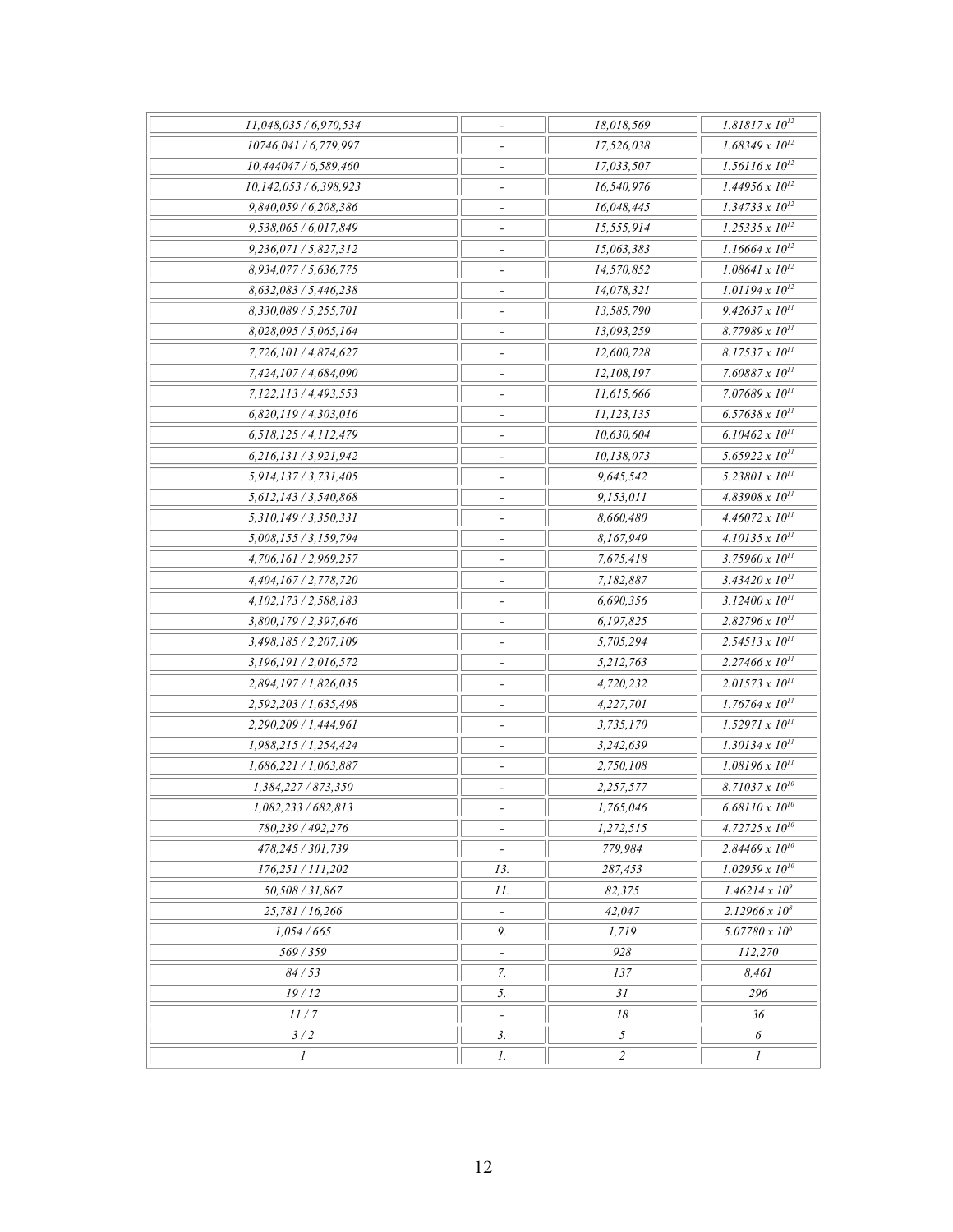**Table 2:** The best lower rational approximations to ln*(3)/*ln*(2)*, the corresponding cycle length in *3x-1* problem and the bound for systematic computer verifications to eliminate this cycle length from the table.

This table has been constructed in a way similar to table 1. First of all we take first 29 terms in the continued fraction expansion for ln*(3)/*ln*(2)*. The result is

*[1; 1, 1, 2 ,2, 3, 1, 5, 2, 23, 2, 23, 2 2, 1, 1, 55, 1, 4, 3, 1, 1, 15, 1, 9, 2, 5, 7, 1, 1 ,4].*

From this expansion we get the 29. convergent for ln*(3)/*ln*(2)*, which is *83,130,157,078,217/52,449,289,519,716*. Starting from this we get the next best lower approximations one by one using our Mathematica program NextBestLower. All convergents having odd order number less than or equal to 29 appear in our table. That's natural because of from the theory of continued fraction expansions it is generally known that the convergents are best rational approximations for the studied real number. Anyway, as we see from our table, they are not the only best approximations to a real number. In order to compute the last column value we have set equality on lower bound *n/k=*ln*(3-1/R)/*ln*(2)*. Solving *R* from this we get  $R = 1/(3-2^{n/k})$ . Because  $n/k$  is the best possible rational approximation for ln*(3)/*ln*(2)* we have used used at least *100* digit precision in the computations of these bounds.

## ACKNOWLEDGEMENTS

I'd like to express my gratitude to Prof. Keijo Väänänen for valuable comments during the preparing of this paper.